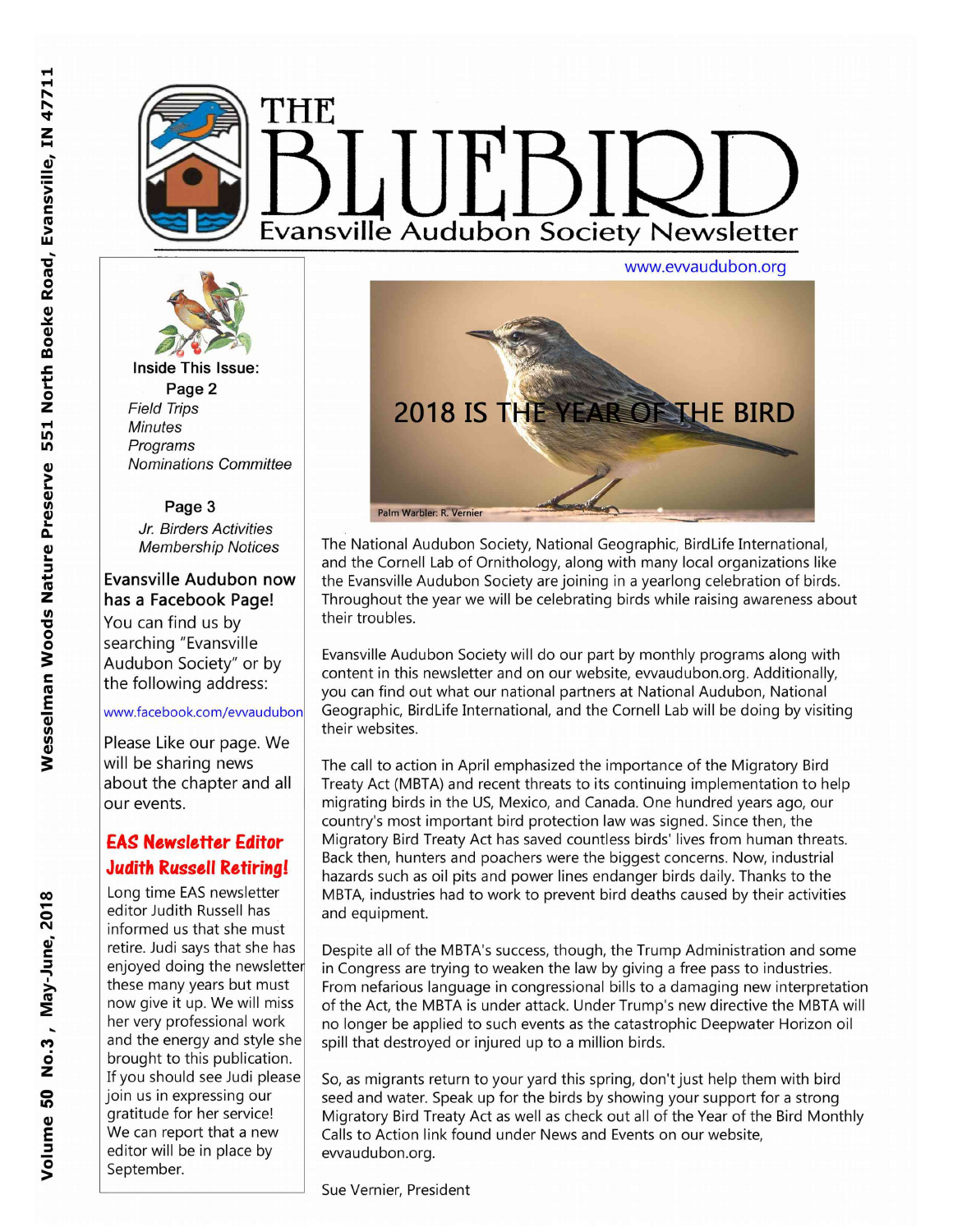## **Upcoming Field Trips:**

**June 2, 2018, Harmonie State Park,** Meet at old west-side Walmart parking lot at 6:30 am, leave at 6:45 am. 3-4 hours. John Meridig will lead.

Field trip chair is Bob Meier, if you have any questions about any EAS field trips, please contact him at **[birderbob68@yahoo.com](mailto:birderbob68@yahoo.com)** or 812-449-3723.

### **EAS Minutes 17 April, 2018**

Vice-Pres. Don Batema called the meeting to order with a quorum present. Jim Campbell moved and Steve Heeger seconded that the March minutes be approved. Motion carried.

Treasurer's Report. Niles Rosenquist reported the following: Bulk Mail: \$130.02 CD: \$4907.14 Savings: \$5.09 Checking w/o Reserves: \$2111.39 Checking w/Reserves: \$2872.34 Reserve Accts. Total \$760.95 Reserve Accts. Balances: Educ.& Cons. Available: \$ -318.73 E-Scripts: \$679.88 OVBF:

\$319.17 NAS Whooping Crane Grant: \$2.63

Field Trips: Current schedule will closely follow the OVBF's. April Howell trip was rained out and has been rescheduled for the first weekend in May.

Programs: Butterfly program with Lisa Hoffman will be in May.

Conservation: Sue Vernier has forwarded an article about the Migratory Bird issue to Judy.

Education: There was no report. No Tekoppel billing received yet.



# Upcoming Programs

Presented at Wesselman Woods Nature Preserve: 7:00pm

May 15, 2018, Attracting Butterflies to Your Garden Landscape Lisa Hoffman Parks Programs Services Supervisor John James Audubon State Park - Join Lisa Hoffman, Master Naturalist and Parks Programs Services Supervisor at Audubon State Park, for an informative presentation about butterflies. She will share some butterfly basics with us, including the roles butterflies play, and highlight threats to their existence. A look at some of our local butterflies will be included, as well as tips and information to consider when attracting butterflies to your garden sanctuaries.

### June 19, 2018, Annual Meeting and Potluck

Join us at 6 PM (note time change) for election of new officers and directors followed by an indoor picnic potluck. Bring your own table service, drink of choice and a dish to share! Invite your friends and family to share good food and birding stories. (There will be no formal board meeting or program.)

OVBF: The schedule has been set, with many programs at J.J. Audubon State Park.

Old Business: Maryann reported on progress to fill nominations. There is still no one to fill the Secretary position. At least 2 other board positions need candidates. Carolyn Bennett announced she will serve out her term and will maintain the historical records. Steve Heeger continues to look for Vanderburgh County and yard counters for the 12 May count.

New Business: Newsletter deadline is 26 April. Earth Day will be celebrated 21 April. Bill McCoy will retire from PRNWR on that day also.

Items from the Floor: Recent bird sightings included: Chipping Sparrows and Orchard Oriole. The meeting was then adjourned for Dr. Alex Champagne's program: The Physiology of Bird Migration.

Respectfully submitted,

*Maryann Watson*

### **NOMINATIONS COMMITTEE REPORT**

The Nomination Committee of Maryann Watson, Sue Vernier, and Richard Vernier present the following slate of candidates for the annual June election of officers and directors:

Officers:

Sue Vernier - President Vice-President - Don Batema Treasurer - Niles Rosenquist Secretary -

Replacement Director, term ending 2019: Maryann Watson (replacing Branndon Castellano)

New Directors, term ending 2021: Mary Jo Campbell Steve Heeger Jim Kimsey Richard Vernier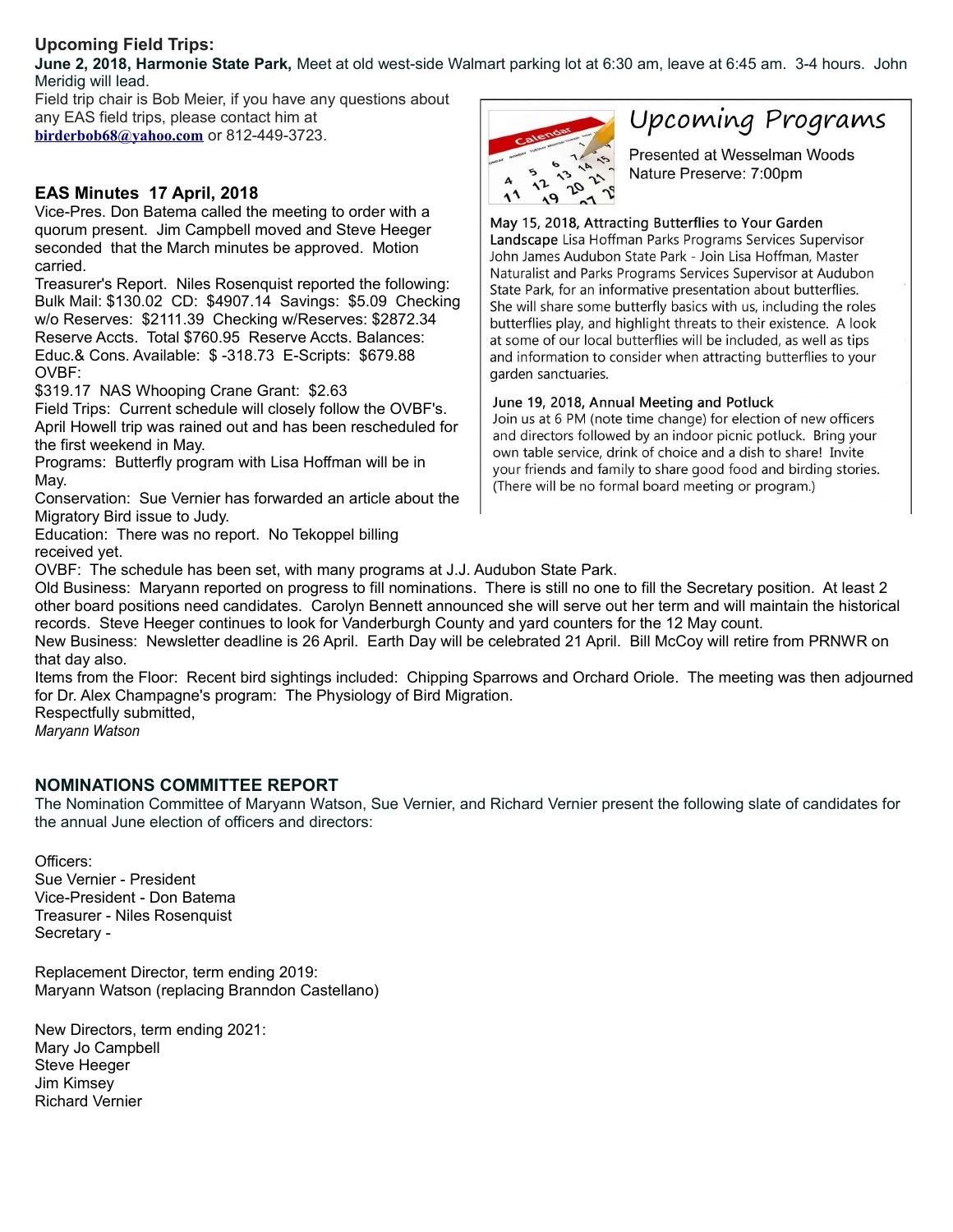

#### *Thanks to all the Jr. Birders, parents, and newcomers who joined us at Audubon State Park for a day of fun activities.*

Tora and Canaan had a brief walk in the morning before the bird banding session. Although we didn't go far, we were able to see some nice birds around the parking lot at the museum. These included Yellow-throated Warbler, Northern Parula, Black-throated Green Warbler, Ruby-crowned Kinglet, and Blue-gray Gnatcatcher.

Several Jr. Birders and festival participants then got some hands on experience with banding and releasing birds. Several birds were banded, including Tufted Titmouse, Carolina Chickadee, Red-winged Blackbirds, White-breasted Nuthatch, Downy Woodpecker, and American Goldfinch.

After banding, some folks continued to enjoy festival activities like the live raptor show put on by the Talon Trust, a lecture by Sharon Sorenson on the common owls that occur in our area, or dissected owl pellets.

At 3 pm the Jr. Birders gathered again for a walk down warbler road. It was great to have families from as far away as Lexington , KY, join us on our hike. We were able to see some of the same birds that Tora and Canaan saw

earlier in the day, but also added some species. Several people were able to get good views of the Scarlet Tanager. Other birds we saw were Turkey Vultures, Tufted Titmouse, Carolina Chickadee, Northern Cardinal, and Golden-crowed Kinglet.

To celebrate the Global Big Day on Saturday, May 5, 2018, the Jr. Birders had an outing to Eagle Slough. Despite the overcast skies the half mile hike from the parking lot to the observation deck was a huge success. The Jr. Birders officially recorded 55 species of birds that included many migrants, especially rich with warblers.

Of the species seen, several offered very good looks by the group including; bald eagle, a day roosting common nighthawk, blue-gray gnatcatcher, prothonotary warbler, common yellowthroat, hooded warbler, northern parula, American redstart, magnolia warbler, yellow warbler, palm warbler, and copious numbers of brown-headed cowbirds.

The Jr. Birders (and their parents) enjoyed a great outing and Evan received his Jr. Birder Eagle Optics t-shirt.

**Jr. Birders also have great news** to share about the American Kestrel nest boxes they built and placed at Bluegrass FWA a couple of years ago. One of the boxes has a clutch of 5 kestrel eggs!

We wish all of the Jr. Birders a good summer. The next outing will be in September *– Jim and Mary Jo Campbell*

### **National Audubon Renewal Notices**, **and Email Notices**

The system that National Audubon uses to manage subscriptions is sending out notices that it's time to renew one's membership, when in actuality it might not be nearing that time. It's not uncommon for members to respond to these frequent reminders and end up paying for several years into the future. (We are working with National Audubon to try and address this situation.) Each member's actual expiration date is printed on the mailing label on the Evansville Audubon newsletter, so you can check your actual expiration date and ignore these early renewal reminders. If you have any question on your expiration date, you can contact Steve Heeger at [sdheeger@sbcglobal.net](mailto:sdheeger@sbcglobal.net) or 812-499-0177.

Also, if you are not receiving the email notices on upcoming events and announcements, and would like to, or you would like to be removed from the distribution list, please use the above contact information.

*Steve Heeger, Membership Chair*